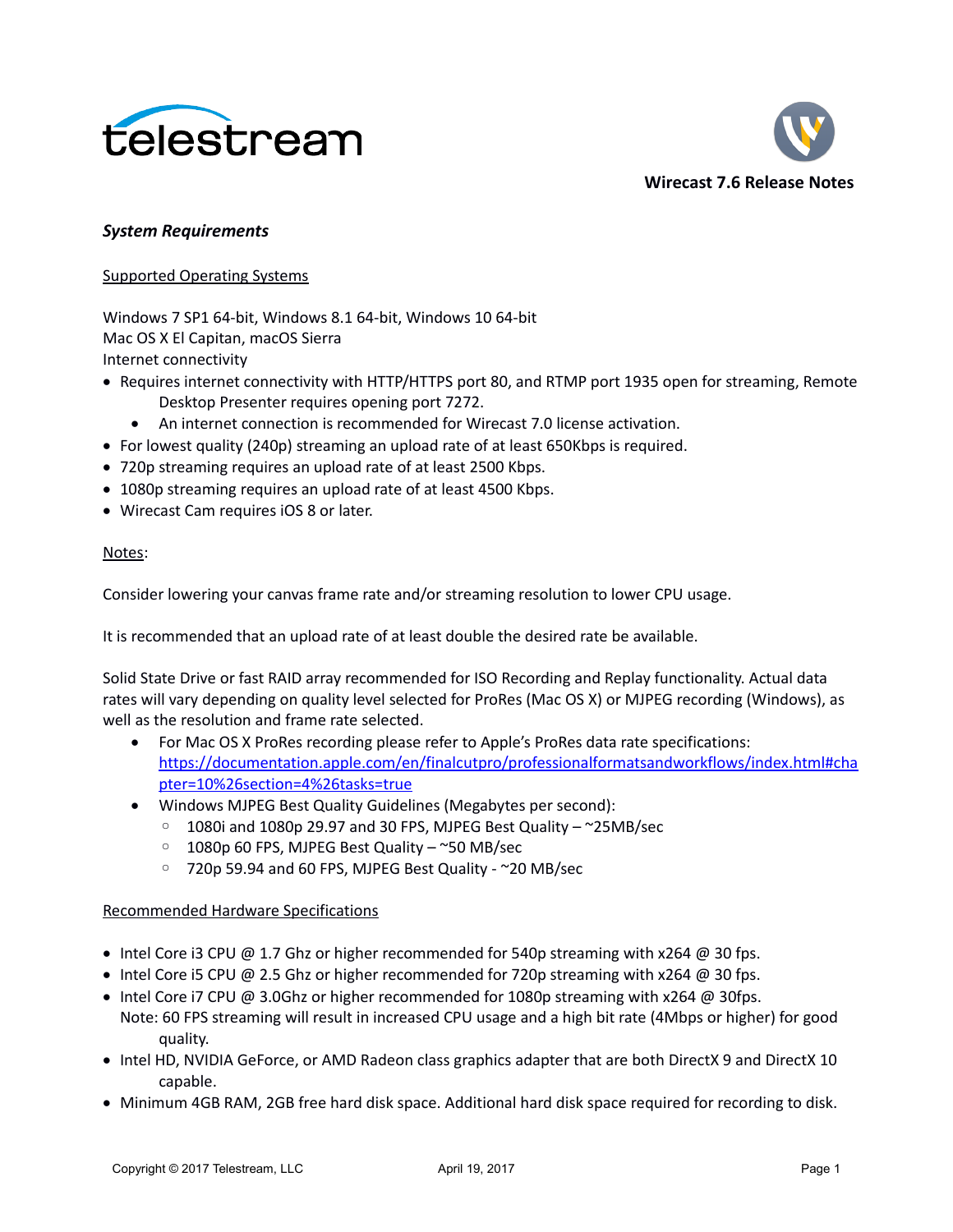### Hardware accelerated encoding requirements

- Intel Quick Sync Video encoding requires an Intel CPU with an Intel® QuickSync Video core. List of Intel  [CPUs supporting QuickSync](http://ark.intel.com/search/advanced?QuickSyncVideo=true&MarketSegment=DT) →
- . NVIDIA NVENC encoding requires an nvidia GPU with Kepler architecture or newer. NVIDIA only maintains a general list of supported GPUs  $\rightarrow$
- Apple Hardware Accelerated H.264 encoding requires a Mac with an integrated Intel GPU.

### *\*Please note: Wirecast 7 does not support OS X Mavericks or previous versions of OS X*

*NewBlueFX Titler Express - Wirecast 7 includes a free copy of NewBlueFX Titler Live Express with over 60 title templates for lower-thirds and overlays (Mac OS X & Windows)*

#### **Remote Desktop Presenter**

● Please use the Remote Desktop Presenter version 2.0.8, available as a separate download from Telestream: www.telestream.net/dtp

# **Wirecast 7.6**

### **Fixes and Enhancements**

- New! Capture NewTek NDI™ sources!
- Fixed RSS feeds not working properly in the Text widget
- Fixed a crash occurring as a result of using a large number of CEF sources (i.e. Titles)
- Fixed an issue where Toggle Broadcast for Periscope was grayed out
- Changed Periscope API for "Should Tweet" to "Should Not Tweet"
- Fixed a crash that could occur when a YouTube Event ended by closing an unsaved document
- Fixed an issue where a Facebook stream would restart after Stream Delay time has elapsed
- Fixed an issue where the cursor exits the Places field after each key stroke in the Facebook destination
- Added a better error message if Facebook prevents creating a stream due to broadcasting copyrighted material
- Added more encoder presets for Facebook destination
- Display settings for previously scheduled Facebook events
- Fixed an issue where deleting an encoder from Periscope's dashboard would break authentication until restarting Wirecast
- Fixed issues when performing Smooth transition via Keyboard Shortcuts set to Shots

# **Wirecast 7.5**

## **Fixes and Enhancements**

- New! Periscope/Twitter streaming destination!
- Fixed UI for Use Backup Server and Automatically Start Event in YouTube destination not working properly
- Fixed keyboard shortcuts for Scoreboard increment/decrement not working properly
- Fixed Stream, Record and viewership statistics icons not displaying properly when Preview Inspector is open
- Fixed issues with Daylight Savings time in Facebook Live and YouTube events
- Fixed a hang that could occur when Facebook Live viewer statistics incremented too high (~200 or higher)
- Fixed missing translation strings in Facebook Live destination
- Fixed inability to add dynamic destination URLs manually through the Edit Visible Destination window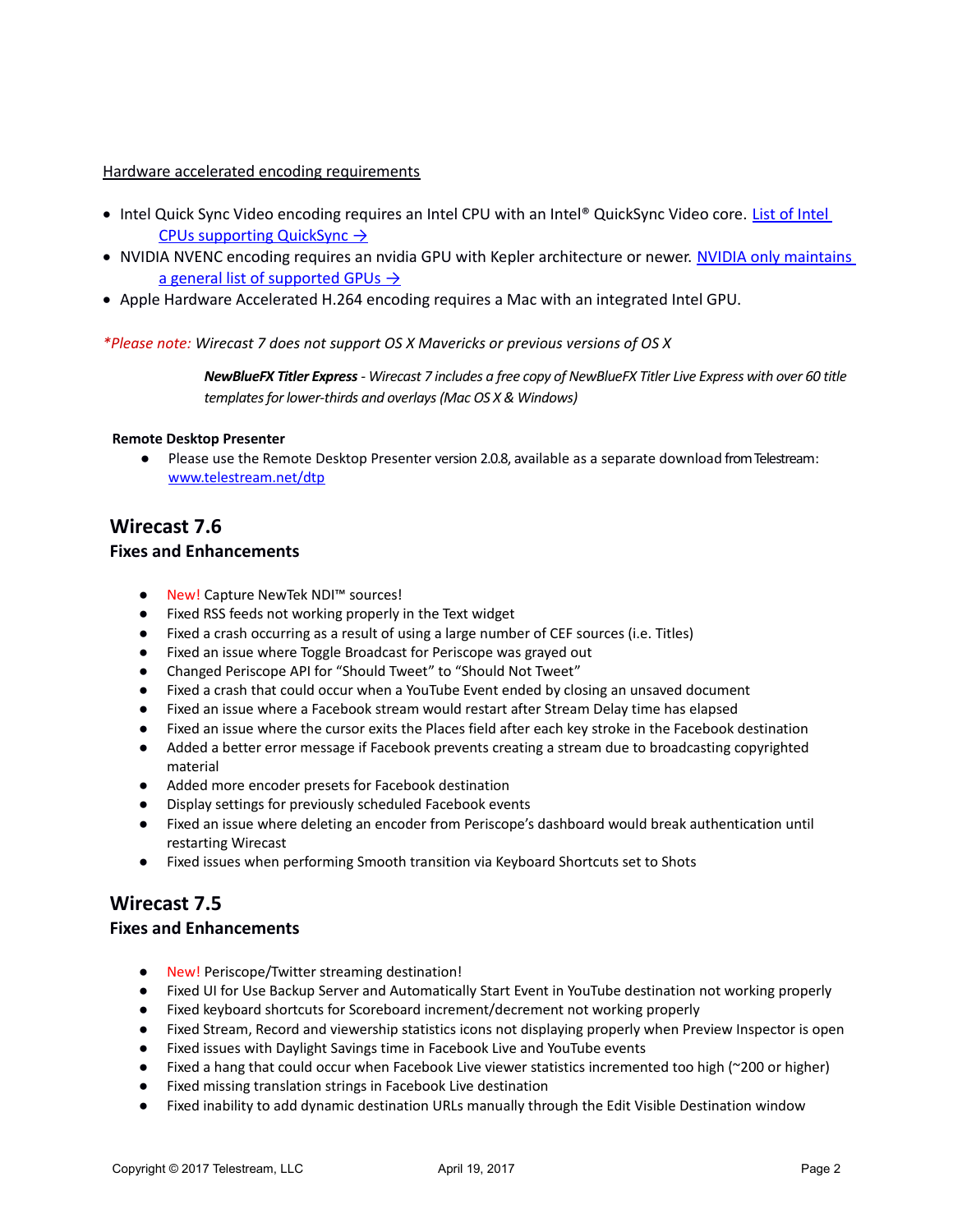# **Wirecast 7.4 Fixes and Enhancements**

- New! Schedule events with the Facebook Live destination
- Improved Wirecast startup time
- Fixed a crash that occurred when changing canvas size while DirectShow sources were in use
- Fixed an issue where a clip would remain on a Facebook page after stopping a continuous live stream
- Fixed an issue where dragging Playlist Shots between Master Layers resulted in the Playlist being left in Preview on the originating Master Layer
- Fixed lack of scroll bars in Facebook Authentication dialog
- Fixed YouTube destination not properly accounting for locale when scheduling events
- Fixed a hang when switching too quickly between listed YouTube events in Output Settings
- Fixed ISO Recording not working properly with BlueFish 4:4:4:4 capture cards on Windows
- Fixed Magewell AIO capture card not working with Wirecast on Windows
- Fixed an issue where Magewell capture cards were always being deinterlaced even when the option was disabled
- Fixed Desktop Presenter shot settings not being saved
- Fixed a memory leak when using Capture Cursor in Screen Capture on macOS
- Fixed hang and crash caused by upgrading documents containing Title shots
- Fixed a crash when using Logitech web cams on Windows
- Fixed an issue where position and scaling were not being saved when using Remote Desktop Presenter
- $\bullet$  Fixed an issue when selecting File  $\rightarrow$  Open twice in a row
- Fixed an issue where Keyboard Shortcut icons on Shot Thumbnails were not updating properly
- Fixed a hang that could occur when closing a File browse panel
- Fixed an issue where Wirecast could sometimes not be closed
- Fixed a random crash on exit

# **Wirecast 7.3**

### **Fixes and Enhancements**

- New! Viewership statistics for Facebook Live, including emoticons, comments and shares, and total viewers
- New! Image Carousel source
- New! Open Broadcaster Studio scene import
- Fixed installer issues for certain users who were missing DirectX dependencies
- Updated .NET Framework dependencies from 3.5 to 4.0
- Fixed an issue where External Display Output was not scaling properly on High DPI displays on Windows
- Fixed an issue where screen region selection was not working on High DPI displays on Windows
- Fixed an issue where screen capture was only capturing part of a High DPI display on Windows
- Fixed a crash when toggling Capture Video in Screen Capture plug-in on macOS
- Auto-Reload web pages when they are sent live when "Shutdown" is enabled for Web Display
- Fixed an issue where closing Output Settings would resize the canvas if no changes were made
- Fixed a hang when deleting sources in Preview editing
- Fixed an issue where Hotkey Manager was using too much CPU
- Fixed a crash when stopping streams
- Fixed branded search for Facebook destination
- Fixed an issue where Playlists had to be re-selected to be sent live repeatedly
- Fixed an issue where WMV clips with more than 2 channels of audio would cause a crash
- Fixed a crash on macOS when opening new documents
- Fixed an issue where Twitter authentication was not working in certain instances
- Fixed a crash when adding sources from the Master Layer external windows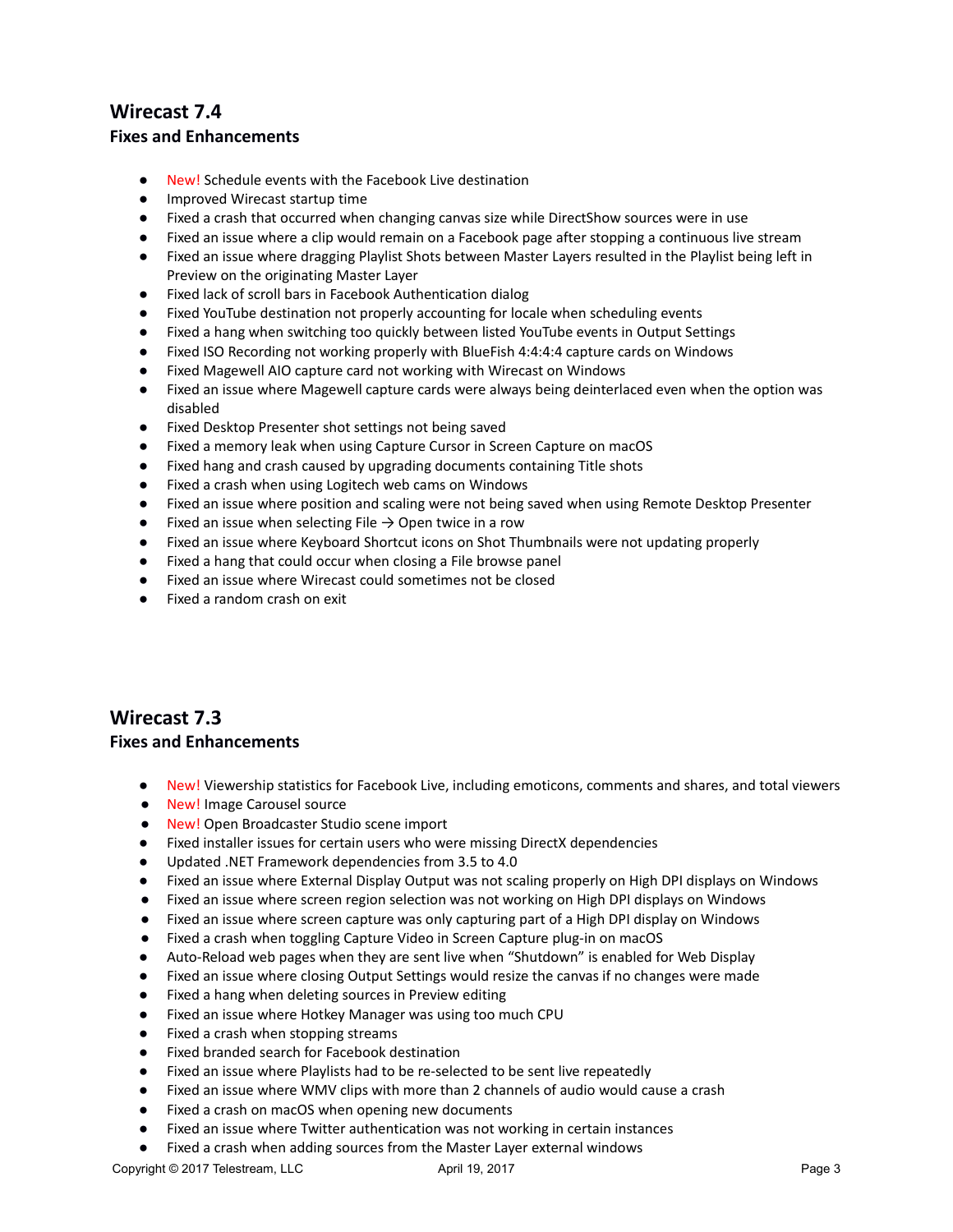- When no game capture source is found the source will now become transparent
- Fixed issues with Text Widget line wrapping

## **Wirecast 7.2**

## **Fixes and Enhancements**

- New! High-DPI display support for Windows
- New! Document recovery after a crash or improper shutdown
- New! Specify a sponsor for branded Facebook streams ("With" entry field)
- New! Progress bar indicator for Playlist and media clip Shots
- New! Options for selecting which sources to copy when Duplicating a Shot
- New! Aspect Ratio lock and "Stretch to Fit" button for video sources
- New! Bind single keys to Hotkeys in the Hotkey Manager
- New! Text Widget background gradient and Text Shadow options
- New! Timestamp filename option for Record to Disk outputs
- Over 100 additional bug fixes and stability improvements

## **Wirecast 7.1**

### **Fixes and Enhancements**

- New! Audio filters in the Audio Mixer. Dynamics, EQ, Delay and more! (Mac OS X & Windows)
- New! Added ability to stream to Facebook Live groups and events (Mac OS X & Windows)
- New! Added "Places" (AKA geo-tagging) to the Facebook Live (Mac OS X & Windows)
- New! Added ability to stream 24/7 to Facebook Live (Mac OS X & Windows)
- New! Magewell capture card SDK integration (Windows)
- New! Added Hitbox.tv stream destination (Mac OS X & Windows)
- New! Duplicate Shot now performs a "deep copy" of sources and settings in the Shot. Mirror Duplicate will only copy the Shot Layer configuration. Please use Mirror Duplicate if you desire the legacy Shot Duplication functionality (Mac OS X & Windows)
- New! Added shortcut to open the folder where recordings were saved (Mac OS X & Windows)
- New! Added Keyboard Shortcuts to switch to Clear Layer shots (Alt+1 through 5, one for each Master Layer) (Mac OS X & Windows)
- Improve logic around scaling new sources to fit the canvas when added (Mac OS X & Windows)
- Addressed performance and reliability issues for USB DirectShow web cams (Windows)
- Fixed an issue where Remote Desktop Presenter scaling and position was not saving properly (Mac OS X & Windows)
- Improved performance for BlackMagic Capture Cards (Mac OS X & Windows)
- Fixed an issue where ISO Recording would fail if the source format changed (Mac OS X & Windows)
- Usability enhancements around ElGato Game Capture cards (Windows)
- Enabled the usage of Matrox VS4 capture card with Wirecast native ISO Recording (Windows)
- Fixed an issue where Smooth transition was not applying volume ramps (Mac OS X & Windows)
- Addressed reliability issues with CEF-based widget sources (i.e. Text, Solid Color) (Mac OS X & Windows)
- Fixed an issue where Unicast/Multicast streaming were resulting in bad video (Mac OS X & Windows)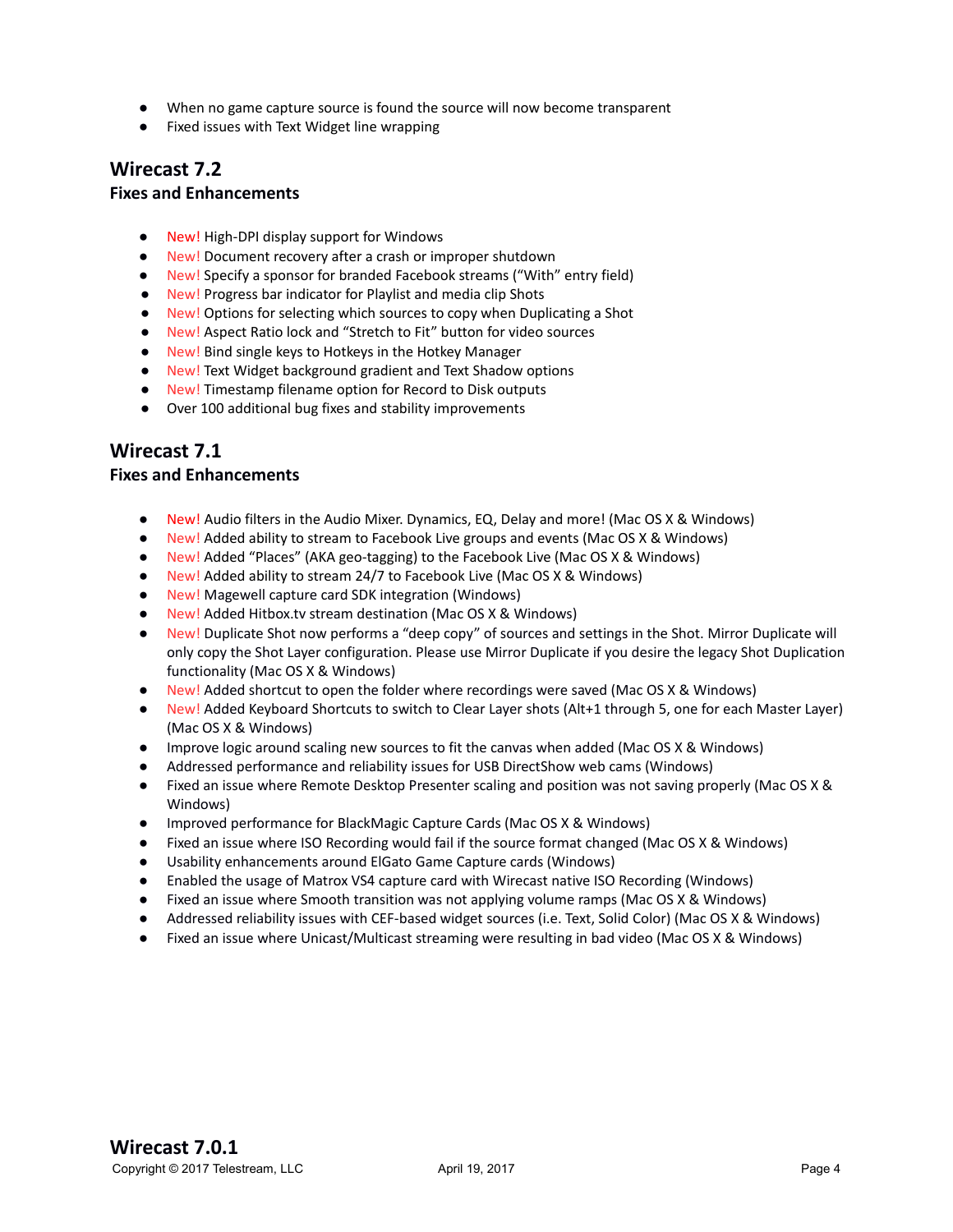## **Fixes and Enhancements**

● Fixed an issue with streaming to Facebook Live Pages when a Wirecast user has multiple Facebook pages that are sorted differently by Wirecast and Facebook causing the stream to go to the incorrect page. (Mac OS X & Windows)

# **Wirecast 7.0**

## **Fixes and Enhancements**

Wirecast 7.0 is a major upgrade that encompasses many new features, enhancements and bug fixes across a spectrum of issues and functionality.

- New! General stability improvements and decreased CPU usage! (Mac OS X & Windows)
- New! GPU accelerated H.264 encoder via Intel® Quick Sync Video, NVIDIA® NVENC and Apple® Video Toolbox H.264 (see tech specs above for specifics) (Mac OS X & Windows)
- New! ISO recording from live capture sources Wirecast 7 Pro only (Mac OS X & Windows)
- New! Added ability to update a single Replay Shot OR create new Replay Shots.
- New! UI enhancements including Edit-In-Preview with integrated Shot Inspector (Mac OS X & Windows)
- New! Playlist changed to a new tabbed interface (Mac OS X & Windows)
- New! Shots inside of a Playlist now display a progress bar (Mac OS X & Windows)
- New! Added Shuffle Playlist functionality (Mac OS X & Windows)
- New! Added the ability to apply duration changes to all Shots within a Playlist Shot (Mac OS X & Windows)
- New! Added "." and "." hotkeys for moving between Shots within a Playlist (Mac OS X & Windows)
- New! Added default duration setting for Shots added to a Playlist Shot (Mac OS X & Windows)
- New! Output Statistics histogram view (Mac OS X & Windows)
- New! Global Hotkey Manager (Mac OS X & Windows)
- New! Video delay for individual live video sources (Mac OS X & Windows)
- New! Audio delay for individual live audio sources (Mac OS X & Windows)
- New! Re-designed Audio Mixer user interface (Mac OS X & Windows)
- New! Added Panning to Audio Mixer (Mac OS X & Windows)
- New! Selective audio monitor toggle for individual live audio sources (Mac OS X & Windows)
- New! Source channel selection for live audio sources (Mac OS X & Windows)
- New! Audio output interface selection (Mac OS X & Windows)
- New! New Text tool featuring live text, RSS feeds and reading from text files, scrolling text (Mac OS X & Windows)
- New! GPU accelerated color correction (Mac OS X & Windows)
- New! Re-designed title system (Mac OS X & Windows)
- New! Customizable Social Media Shot (Mac OS X & Windows)
- New! Broadcast and recording statistics overlay in Direct3D 9 games (Windows)
- New! Added link to Twitch account Dashboard and Active Broadcast in Output menu (Mac OS X & Windows)
- New! Solid Color source (Mac OS X & Windows)
- New! Added 1440p and 60 FPS encoder presets YouTube streaming (Mac OS X & Windows)
- New! Toggle to display System CPU usage or Wirecast process CPU usage (Mac OS X & Windows)
- New! Added support for RGB video input from BlackMagic capture cards (Mac OS X & Windows)
- New! Added 24 FPS Canvas Frame Rate option (Mac OS X & Windows)
- Added support for Animated GIF playback (Mac OS X & Windows)
- Fixed an issue where a stream may not start if the initial source was a still video frame (Mac OS X & Windows)
- Fixed an issue where transitions may not be triggered properly (Mac OS X & Windows)
- Fixed an issue where sending a DirectShow source to Preview and Live simultaneously could result in popping audio (Mac OS X & Windows)
- Fixed a crash that could occur when using Mac Screen Capture (Mac OS X)
- Fixed an issue where audio output device sample rate changes were not handled properly (Mac OS X)